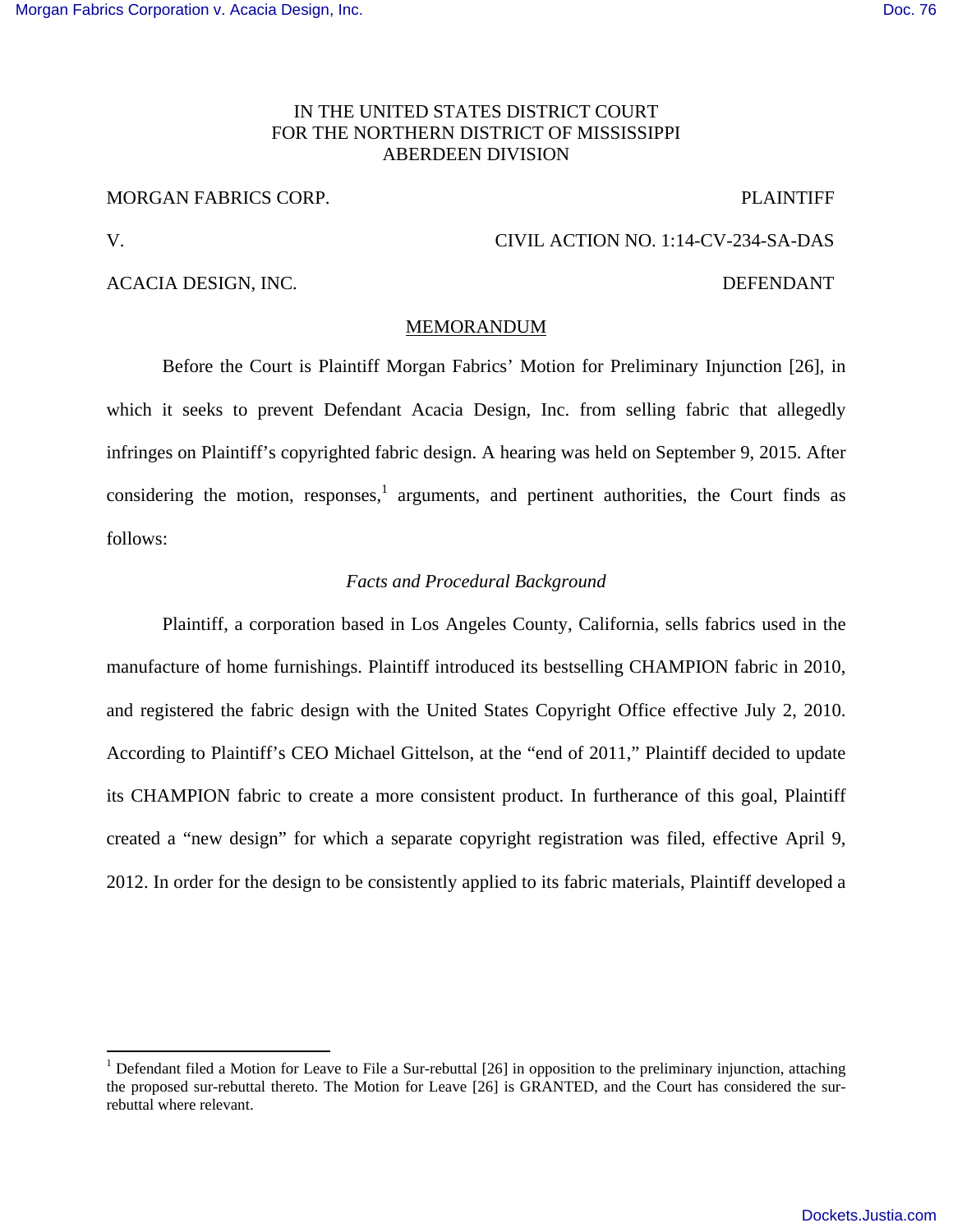laser-etched embossing roller that, when used, results in a reproducible fabric texture. The instant suit alleges infringement of the 2012 CHAMPION design, not the 2010 CHAMPION design. $^2$ 

Defendant, a corporation based in Tupelo, Mississippi, also sells fabrics to furniture manufacturers. Defendant's bestselling product, KNOCKOUT, is manufactured by its Chinese supplier, using a similar embossing process to that used for Plaintiff's 2012 CHAMPION and likewise resulting in a textured design.

Plaintiff claims that Defendant's KNOCKOUT is simply a "knock off" of the 2012 CHAMPION design, and that by selling KNOCKOUT, Defendant is infringing on Plaintiff's copyright. The alleged infringement, Plaintiff argues, has caused tangible negative consequences to Plaintiff's sales and intangible negative consequences to its goodwill, reputation, and existing business relationships. Seeking to prevent this alleged harm, Plaintiff filed the pending motion for preliminary injunction, requesting the Court to enjoin Defendant's future sales of the KNOCKOUT fabric.

### *Preliminary Injunction Standard*

 A preliminary injunction is an extraordinary form of relief and requires the plaintiff to carry an onerous burden. *See Clark v. Prichard*, 812 F.2d 991, 993 (5th Cir. 1987); *Trinity USA Operating, LLC, v. Barker*, 844 F. Supp. 2d 781, 785 (S.D. Miss. 2011) (commenting that "the enormity of the relief is difficult to overstate"). The ultimate function of employing such injunctive relief is merely to preserve the status quo until the case can be heard on its merits. *Morgan v. Fletcher*, 518 F.2d 236, 239 (5th Cir. 1975). In determining whether to preserve the status quo through a preliminary injunction, the Court is afforded judicial discretion, subject to

<sup>&</sup>lt;sup>2</sup> When possible, the Court will refer to Plaintiff's designs separately as 2010 CHAMPION and 2012 CHAMPION. Where the design to which parties or witnesses refer is unclear from the record, the Court will simply use the term CHAMPION.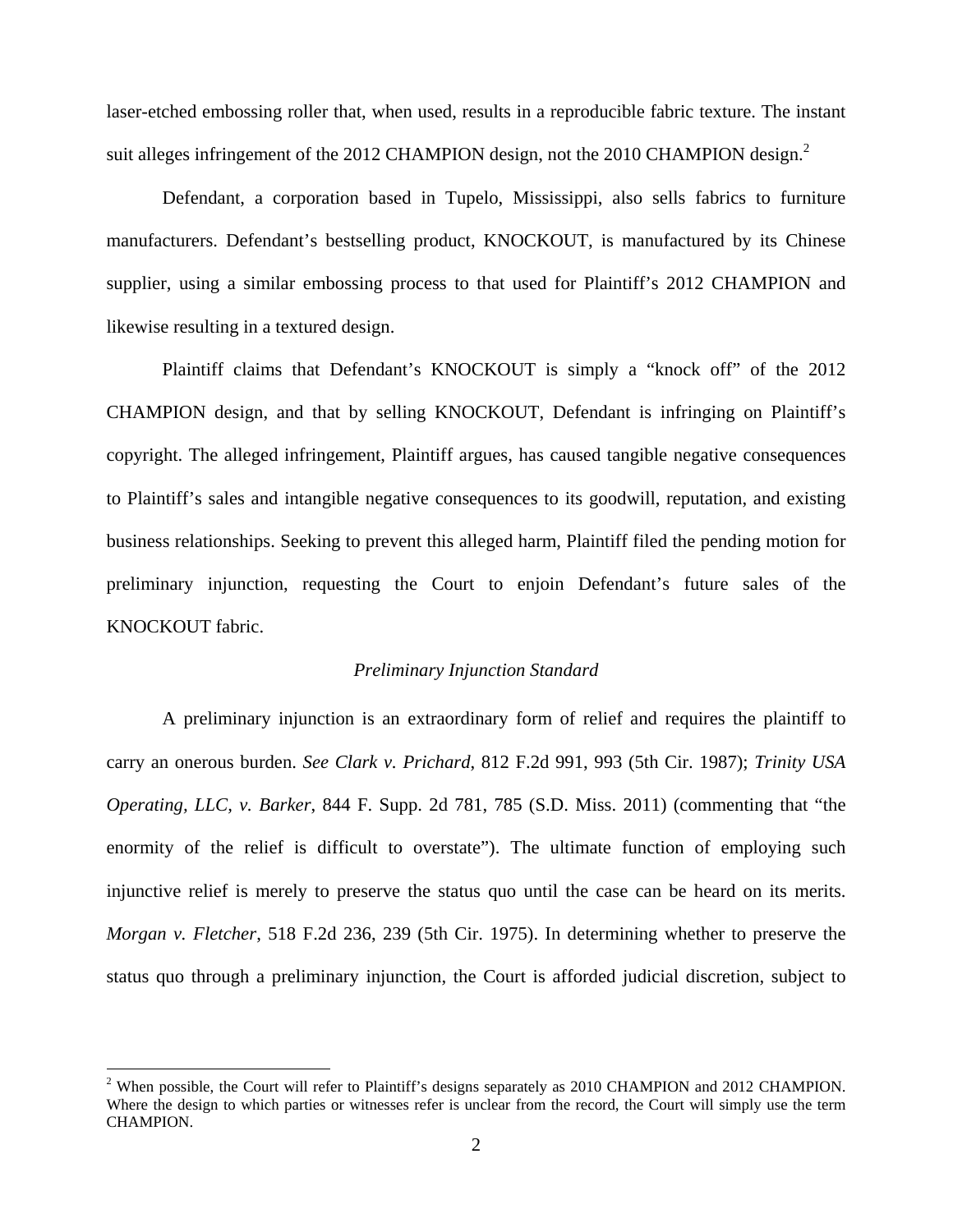four elements enumerated by the Fifth Circuit in *Canal Authority of State of Florida v. Callaway*, 489 F.2d 567, 572 (5th Cir. 1974).

To prevail on a motion for preliminary injunction under *Canal Authority*, a plaintiff must carry its burden in demonstrating that (1) it is substantially likely to prevail on the merits, (2) there is a substantial threat that it will suffer irreparable injury if the preliminary injunction is denied, (3) the threatened injury if the injunction is denied outweighs any harm that will result if the injunction is granted, and (4) granting the preliminary injunction will not disserve the public interest. *Speaks v. Kruse*, 445 F.3d 396, 399-400 (5th Cir. 2006); *Howell v. City of New Orleans*, 844 F. Supp. 292, 293 (E.D. La. 1994); *see also Ne. Fla. Chapter of the Assoc. of Gen. Contractors of Am. v. City of Jacksonville, Fla.*, 896 F.2d 1283, 1285 (11th Cir. 1990) (enunciating that movant "must clearly carry the burden of persuasion as to the four prerequisites"). Moreover, even when a movant establishes each of the *Canal Authority* elements, the decision of whether to grant or deny preliminary injunctive relief is left to the discretion of the district court, and granting such relief remains the exception rather than the rule. *Digital Gen. Inc., v. Boring*, 869 F. Supp. 2d 761, 772 (N.D. Tex. 2012) (citing *Miss. Power & Light Co. v. United Gas Pipe Line*, 760 F.2d 618, 621 (5th Cir. 1985)).

# *Discussion and Analysis*

Because the first *Canal Authority* element, likelihood of success on the merits, is dispositive of the present motion, it is the only element necessary for the Court to address at this time. In order to succeed on the merits of a copyright infringement claim, Plaintiff must show "(1) ownership of a valid copyright and (2) unauthorized copying." *Hunn v. Dan Wilson Homes, Inc.*, 789 F.3d 573, 586 (5th Cir. 2015) (quoting *Peel & Co v. Rug Mkt.*, 238 F.3d 391, 394 (5th Cir. 2001)). Ownership of a valid copyright requires, among other things, that the registered material be an original work. *Geoscan, Inc. of Tex. v. Geotrace Techs., Inc.*, 226 F.3d 387, 392 (5th Cir.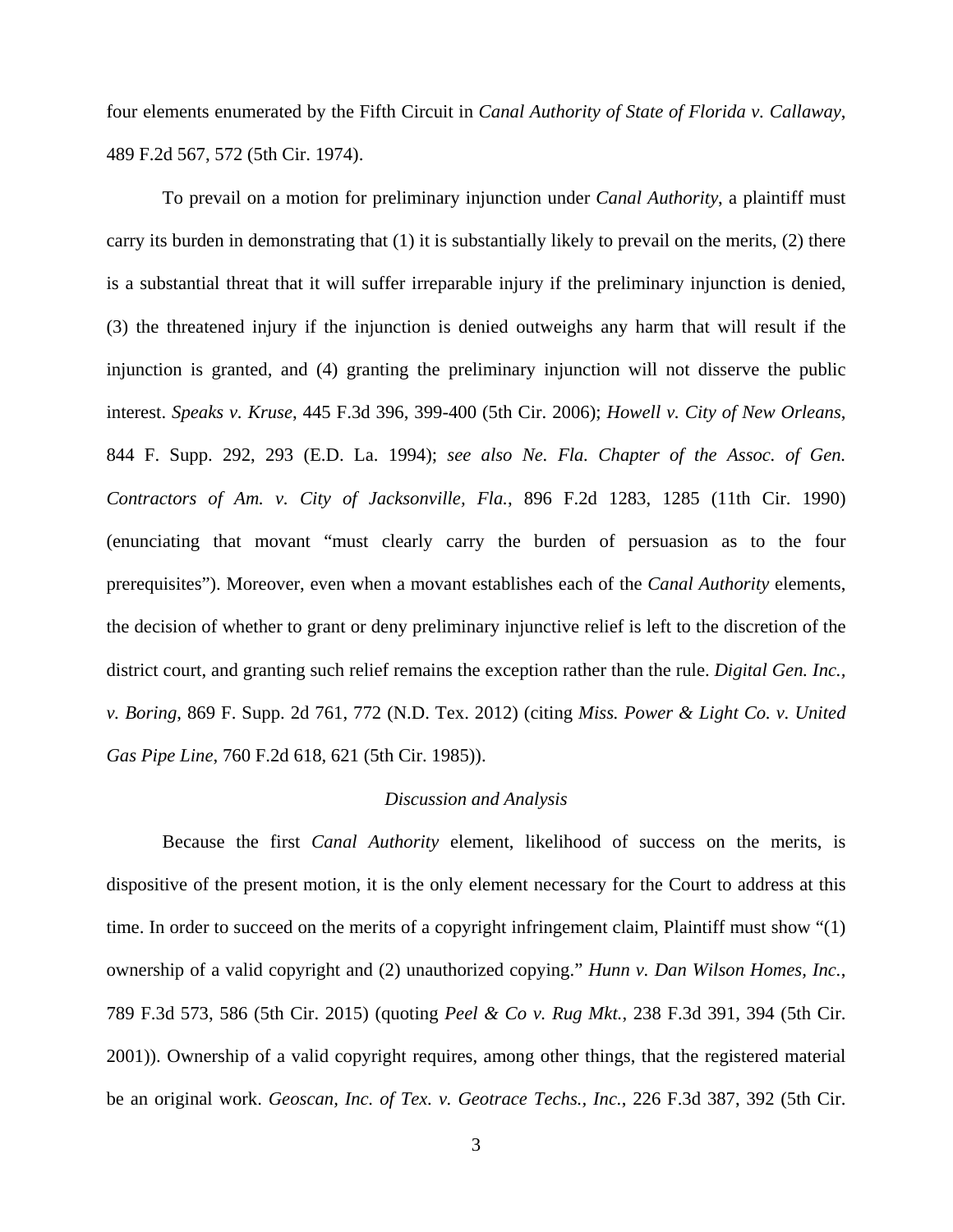2000) (citing *Lakedreams v. Taylor*, 932 F.2d 1103, 1107 (5th Cir. 1991)). Unauthorized copying exists if the Defendant factually copied the Plaintiff's protected work, and the copying is legally actionable. *Peel*, 238 F.3d at 394-95.

## Ownership of Valid Copyright

Defendant disputes that Plaintiff owns a valid copyright, arguing that the 2012 CHAMPION is not original and positing that the design is comprised of nothing more than "functional, and thus very common, squiggly snake-lines." The Fifth Circuit and United States Supreme Court have explained that a work is considered original, and will support a valid copyright, so long as the work "was independently created by the author (as opposed to copied from other works), and . . . it possesses at least some minimal degree of creativity." *Norma Ribbon & Trimming, Inc. v. Little*, 51 F.3d 45, 47 (5th Cir. 1995) (quoting *Feist Publ'ns v. Rural Telephone Serv. Co., Inc.*, 499 U.S. 340, 345, 111 S. Ct. 1282, 113 L. Ed. 2d 358 (1991)). Though the originality requirement "demands only a 'creative spark, no matter how crude, humble or obvious,' the level of creativity must be more than 'trivial.'" *Nola Spice Designs, LLC v. Haydel Enters., Inc.*, 783 F.3d 527, 552 (5th Cir. 2015) (citing *Feist*, 499 U.S. at 359, 111 S. Ct. 1282).

In arguing that no originality is present, Defendant first highlights the declaration of its proposed expert Deborah Young, a professor of Textile Science at California State University. Young declares that Plaintiff's design is similar to many other fabrics, attached as exhibits to her declaration, that are modeled after elephant skin and rhinoceros skin. Common ideas such as animal skin belong to the public domain and are not capable of copyright protection. *See id.* at 551. Defense counsel also argued at the hearing on this motion that Plaintiff's textured design possesses no more originality than the texture appearing on a variety of different brands of paper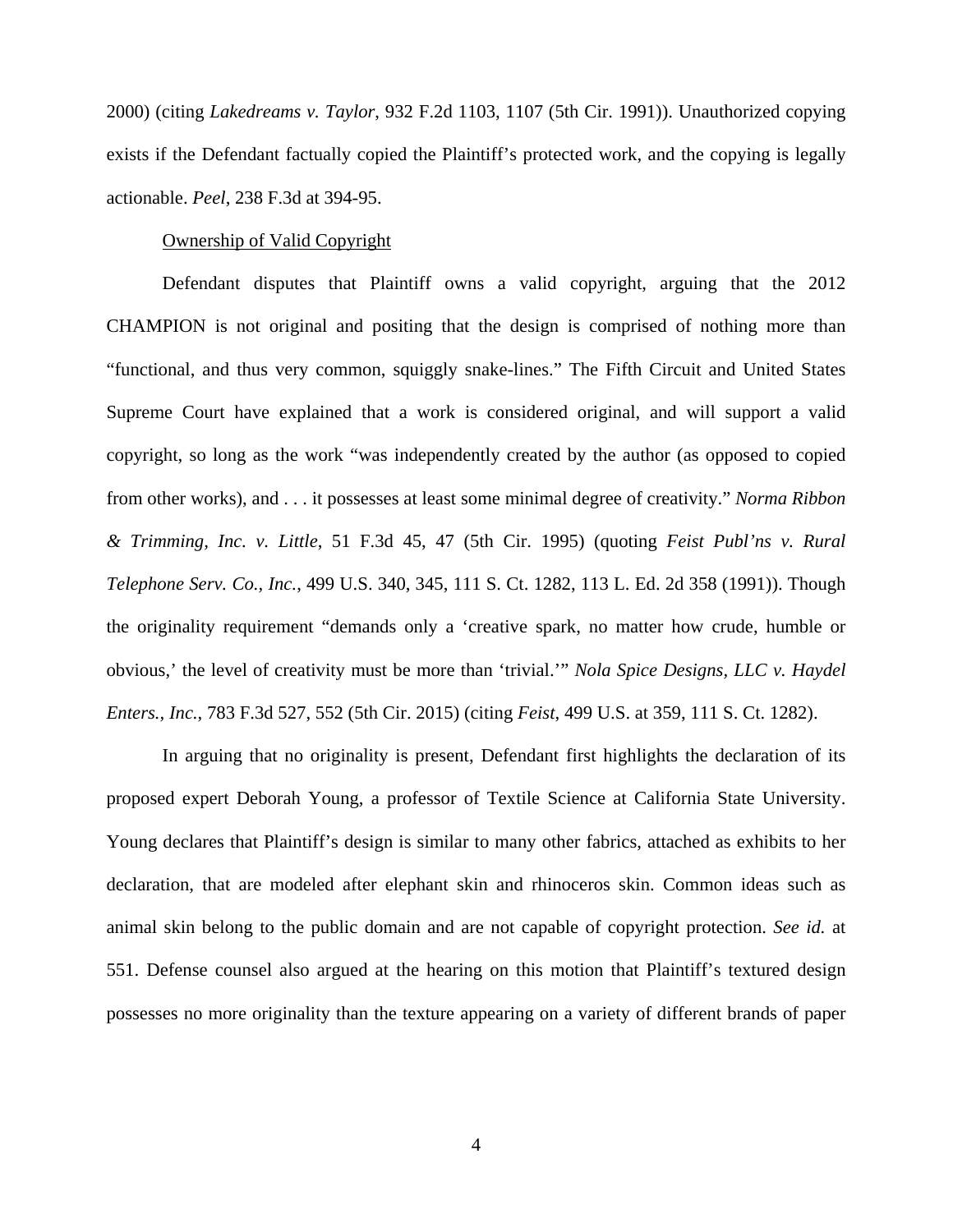towels, and that one paper towel company would not have a viable copyright claim against another company for selling a similar white, textured design. $3$ 

The Court finds Defendant's arguments persuasive and notes that the originality required to create a pattern of "squiggly" lines is different from expressions to which copyright protection typically inheres, such as intricate floral patterns, *Peel*, 238 F.3d at 398, a musical composition, *see Armour v. Knowles*, 512 F.3d 147, 152 (5th Cir. 2007), and paintings. *One Treasure Ltd., Inc. v. Richardson*, 202 F. App'x 658, 661 (5th Cir. 2006). Therefore, whether Plaintiff has met the low originality threshold is doubtful. *See Nola Spice Designs*, 783 F.3d at 552 (questioning whether "using bead-shaped spheres for a bead dog's collar is sufficiently original to merit copyright protection").

## Unauthorized Copying

<u> 1989 - Johann Stein, fransk politik (d. 1989)</u>

Assuming *arguendo* that Plaintiff's fabric design can be viewed as an "original" and copyrightable work, Plaintiff must additionally establish the existence of unauthorized copying. When, as here, there is no direct evidence, Plaintiff must show factual copying with proof that (1) Defendant had "access" to the copyrighted work before the infringing work was created and (2) the two works are probatively similar. *See Peel*, 238 F.3d at 394; *Corwin*, 475 F.3d at 1253. Not all copying, however, is unlawful. *Id.* at 398. For factual copying to be unauthorized and thus legally actionable as "[t]o support a claim of copyright infringement, the copy must bear a substantial similarity to the protected aspects of the original." *Id.* Defendant does not deny that the two fabrics, when viewed on the whole, share common characteristics such as color and feel for purposes of probative similarity. But Defendant does contest the notions that it had access to

<sup>&</sup>lt;sup>3</sup> Plaintiff asserts that paper towels are functional items that would not qualify for copyright protection in any event, different from its fabric design here. But while the paper towel itself may not qualify for copyright protection, an elaborate design appearing on paper towels could easily qualify as non-functional, original expression, as the artistic elements of the design would be separable from the utility of the paper towel. *See Galiano v. Harrah's Operating Co.*, 416 F.3d 411, 419 (5th Cir. 2005). Thus, Defendant's above paper towel analogy is well taken.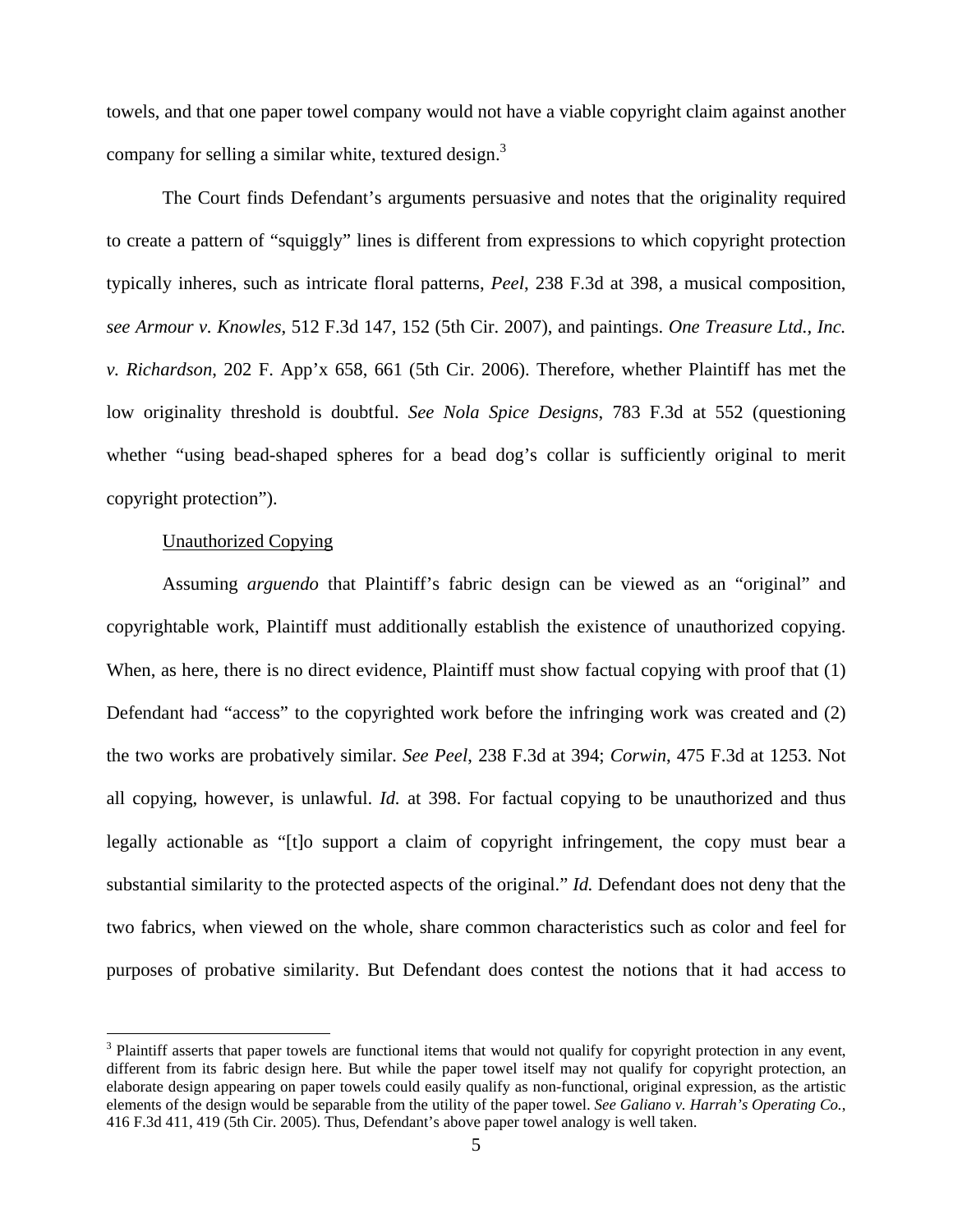Plaintiff's design and that the KNOCKOUT design bears a substantial similarity to the 2012 CHAMPION's protected aspects, i.e., the fabric *design*.

#### *Access*

 To establish access under Fifth Circuit precedent, Plaintiff is required only to demonstrate "a reasonable possibility of access" on the part of Defendant. *Id.* at 395 (citing *Ferguson v. Nat'l Broadcasting Co.*, 584 F.2d 111, 113 (5th Cir. 1978)). But neither a "bare possibility" of access, nor mere "speculation or conjecture" will suffice. *Armour*, 512 F.3d at 152-53 (citation omitted).

 Plaintiff first attempts to demonstrate access through the activities of a former employee of Lane Furniture, Michael Herman. Herman acknowledges that while at Lane Furniture, he saw "literally thousands of fabrics from dozens of manufacturers each year . . . ." And according to one of Plaintiff's sales representatives, Lane Furniture had been provided with samples of Plaintiff's CHAMPION fabric while Herman worked there. Hermann allegedly went to work for Defendant in 2011 after his time at Lane Furniture.

 To further demonstrate the requisite access, Plaintiff relies on its allegedly widespread marketing activities. According to the declaration of Plaintiff's CEO Michael Gittelson, Plaintiff markets the 2012 CHAMPION design through its showroom in High Point, North Carolina, "the industry 'Showtime' event," and at finished fabrics conventions in Las Vegas and other locations. Additionally, Gittelson states, Plaintiff and its sales representatives often provide product samples to customers and prospective customers.

 A flaw in both of Plaintiff's arguments regarding access lies in the timeline of events surrounding the creation of the 2012 CHAMPION and KNOCKOUT designs. According to Gittleson, Plaintiff did not decide to create its new 2012 CHAMPION design until "the end of 2011." Guoping Wang, the sales coordinator for Defendant's Chinese supplier, avers that the pattern copy used to generate the KNOCKOUT fabric was created at least several months earlier,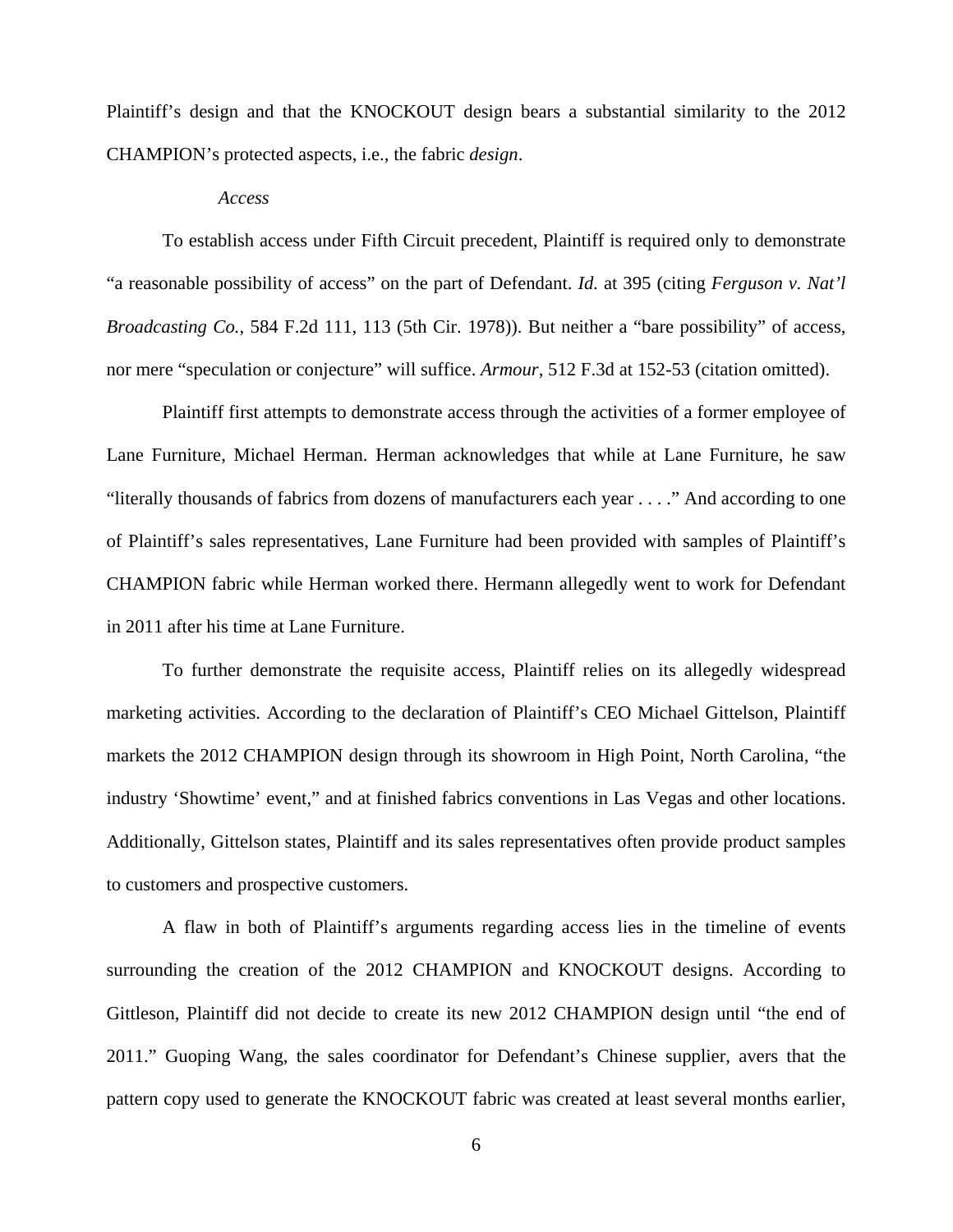by January 5, 2011. Though Plaintiff takes issue with the veracity of Wang's affidavit, no evidence has been proffered to contradict it. In other words, the unrebutted evidence shows that Defendant's allegedly infringing design was under development before Plaintiff's design came into existence.<sup>4</sup> Because Plaintiff is required to come forth with proof that Defendant had access to its work "prior to creation of the infringing work[,]" the Court finds it unlikely that Plaintiff will be able to succeed in demonstrating access. *Peel & Co., Inc.*, 238 F.3d at 394.

### *Substantially Similar*

 Even if Plaintiff were able to demonstrate that Defendant had access to its design, it faces another hurdle to establishing unauthorized copying, i.e., proving that the two works are substantially similar.<sup>5</sup> *Peel*, 238 F.3d at 398. Substantial similarity must exist with respect to the "protected aspects of the original." *Id.* The protected aspects to which copyright protection extends consist only of "those components of a work that are original to the author." *Feist*, 499 U.S. at 348, 111 S. Ct. 1282. In determining whether the allegedly infringing work bears a substantial similarity to the protected aspects of the original, the Fifth Circuit applies the "ordinary observer or audience test . . . ." *Peel*, 238 F.3d at 398. Under this test, two works are substantially similar if a layman would detect piracy "without any aid or suggestion or critical analysis by others. The reaction of the public to the matter should be spontaneous and immediate." *Id.*

As appearing on the fabric, the 2012 CHAMPION design contains longer "squiggly" lines, whereas the KNOCKOUT design contains more spherical bumps, similar to moguls on a ski slope. Moreover, where an original work possesses a low degree of creativity, as is the case here,

<sup>&</sup>lt;sup>4</sup> When pressed on this issue at the hearing, Plaintiff's counsel responded that the 2010 CHAMPION design was in existence before January 2011. Of course, infringement of the 2010 CHAMPION design has not been alleged.

 $<sup>5</sup>$  The Fifth Circuit has recognized an exception to the general framework for assessing copyright infringement where</sup> the copyright owner is unable to demonstrate that the alleged infringer had access to the copyrighted design. In such cases, the plaintiff may be excused from showing access by "demonstrating that his original work and the putative infringing work are 'strikingly similar[,]'" *Corwin v. Walt Disney Co.*, 475 F.3d 1239, 1253 (5th Cir. 2007), such that "copying is the only realistic basis for the similarities at hand[.]" *Armour v. Knowles*, 512 F.3d 147, 156 n.19 (5th Cir. 2007).